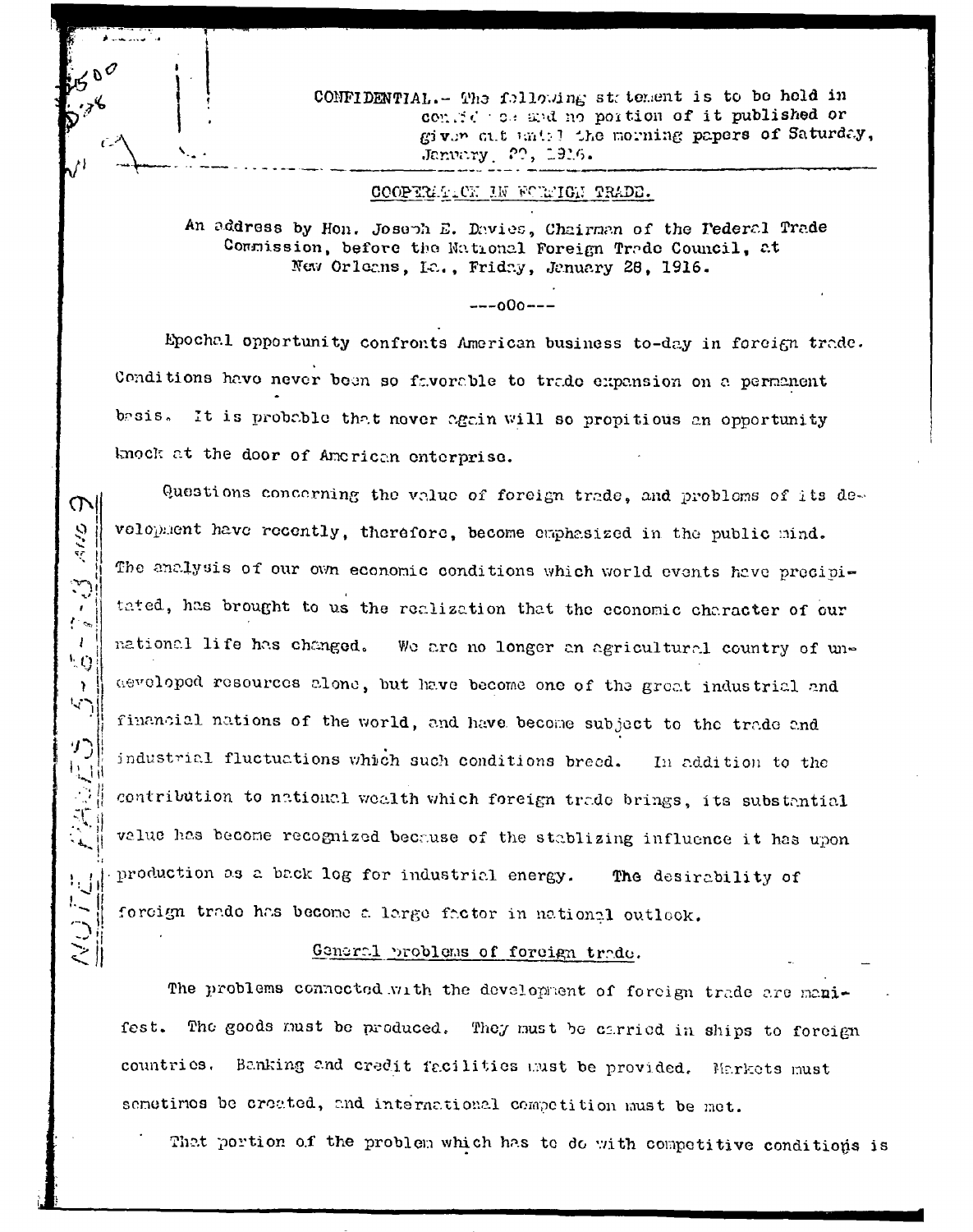poculiarly germane to the functions of the Federal Trade Cormission; and it ws because of its judgment that no more opportune time than the present could be had to exercise the power conforred upon it by Congress in respect thereto, that it has been engaged upon an investigation for the last several months of conditions in foreign trade, and the competitive conditions in international markets which will have to be met in the successful projection of American It was for this reason, I presume, that you have asked me trade abroad. to discuss upon this occasion, the question of "Cooperation in Foreign Trade."

## Problems disclosed by analysis of conditions.

Any consideration of the problem of cooperation in foreign trade must be based upon an analysis and correct understanding of the conditions affecting our forcign exports; their character; the conditions of their marketing, and the character of foreign competition they are required to meet.

Our exports consist of two general classes. Two-thirds of the total is made up, approximately, of foodstuffs and materials to be used in manufacture abroad. The remaining one-third is made up of manufactured articles.

#### Conditions with reference to export of raw materials.

The first class of exports -- the raw materials, foodstuffs, and the like -- presents, so far as developing a market is concerned, little or no need for cooperative effert. The market is there. The goods sell them-If there were need, the foreigner would come and extract the selves. goods from the earth; for his necessities require that he have them to live and to translate his labor into value. In this situation the problem is rather that of conserving our natural resources. Investigation discloses that American sellers of lumber in Australia and elsewhere; that in some instances American sellers of coal, minerals and metals in foreign markets, are forced into the severest competition with each other at the hands

- 2 -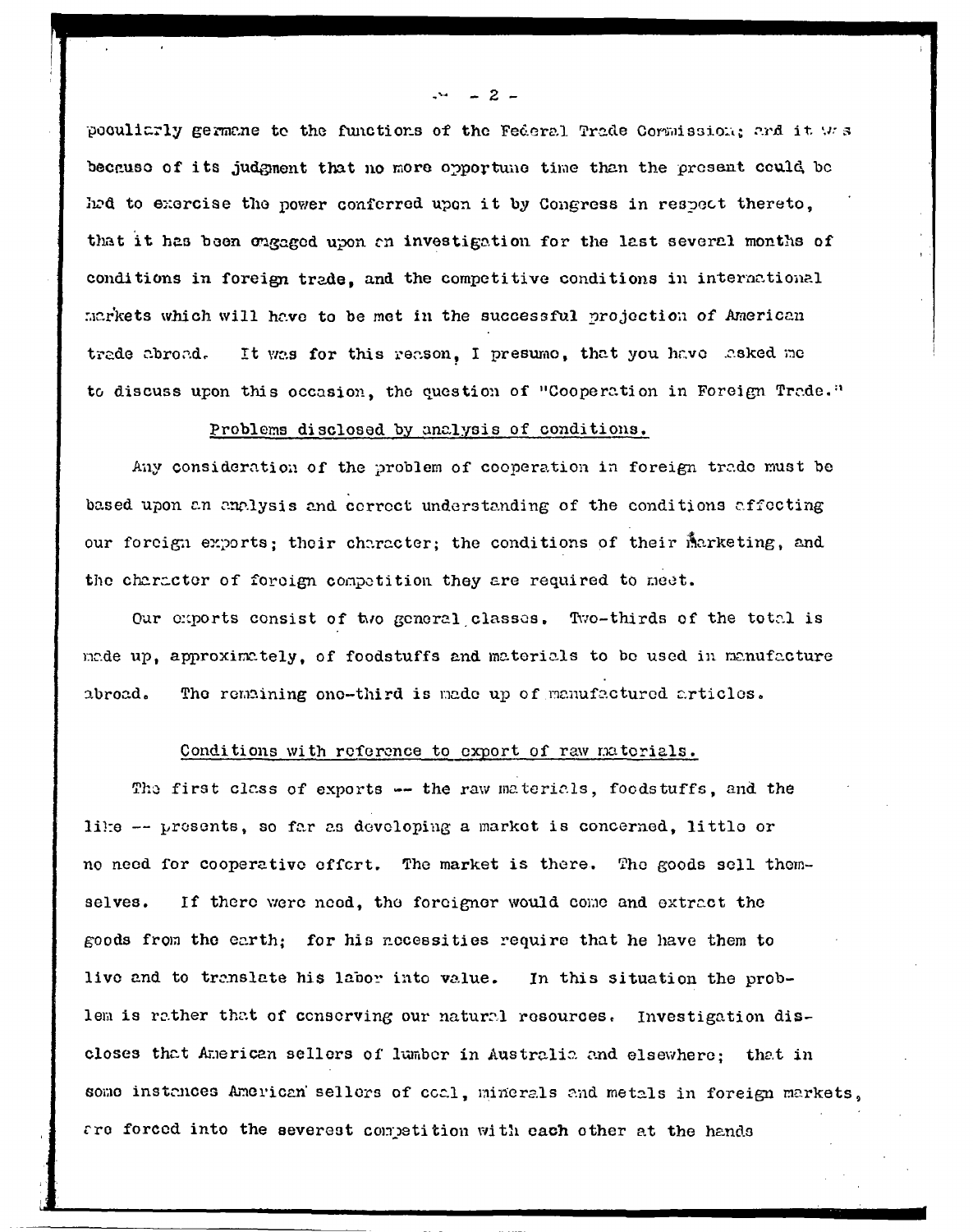of a combination of buyers who thus secure the lowest possible prices. There is reason to believe that, in consequence, our raw resources are frequently nold abroad at lower prices than at home, and not merely at no profit, but at a loss. This oconomic waste in raw resources accrues, under such conditions, not to the benefit and advantage of consumers in this country (wherein somo possible justification might be alleged), but to the bounfit and advantage of consumers abroad. The requirements of an intelligent and provident people would certainly seem to demand that some system should be devised to prevent this economic waste and preference of the foreign consumer, and at the same time a method that would protect the domestic market and the domestic consumer, consistently and fully*y* from any ill effects that might possibly arise as a result of such system.

#### Conditions affecting export of manufactures.

The remaining one-third of our exports are manufactured articles, and consist generally of two classes -- specialties and staples. These do not sell themselves. A demand must be created; and foreign competition must be met. In specialties, the demand is largely created and the competition met through the popular character of the product. In staples, which constitute the large bulk of international trade in manufactured goods, the condition differs. The development of. the demand is difficult, and the competition to be met most severe. The demand for cooperation comes especially from the manufacturer of staples.

# Analysis of the demand for cooperation.

Inquiries have been addressed to business concerns of all classes in the United States, and the replies indicate some interesting facts in connection with this subject. Relatively few of the larger organizations of

 $-3-$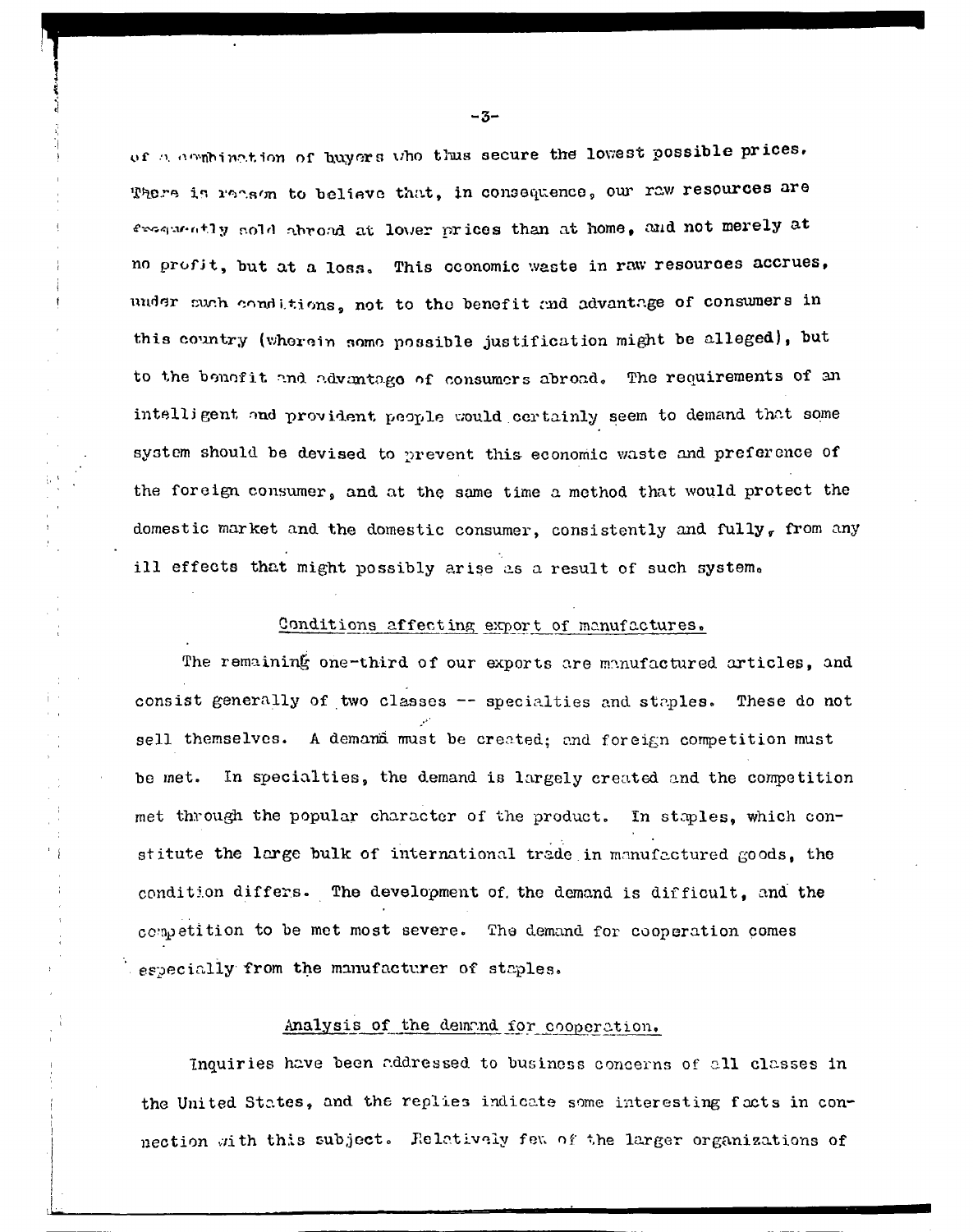the country manifest a desire to enter into extensive cooperation in forcign trade. They do not seen to foel the *nami of commercitie effort*, because of their ability and capacity to project thoir our enterorices. In that connection it may be said, with pane reservation, that a *very* substantial part of our foreign trade has been covelred, the cach Ivres organizations of this character. This development of our foreign trade is characterized by the fact that the ownership and management of plants reside in a single corporation, and is in distinct contrast in the manner in which the foreign trade of some European countries has been developed, where similar results have been obtained through the syndicated relations of smaller manufacturers v:ho retain the individual ownership and individual control of their respective plants. This form of organization is peculiar to some of the selling cartels of Germany, as well as to some of the comptoirs of France.

The demand for cooperative action in foreign trade comes largely, our investigations disclose, from the smaller concerns engaged in the production of staple manufactured articles. They see through this agency a means of securing business which, otherwise, their size, or lack of size, prevents them from obtaining. Some reasons alleged are as follows:-

> •'The selling cost on our goods, if handled alone, would consume all the profit."

"V/c are too small to do it alone."

"It would be a better medium of presenting my product to a foreign market at less expense."

And these are fairly typical.

A resume of the general reasons advanced would seem to be that in many lines of manufacture it is impossible for a small man to engage directly in foreign enterprise, that coot is prohibitive, that risk is

 $-4 -$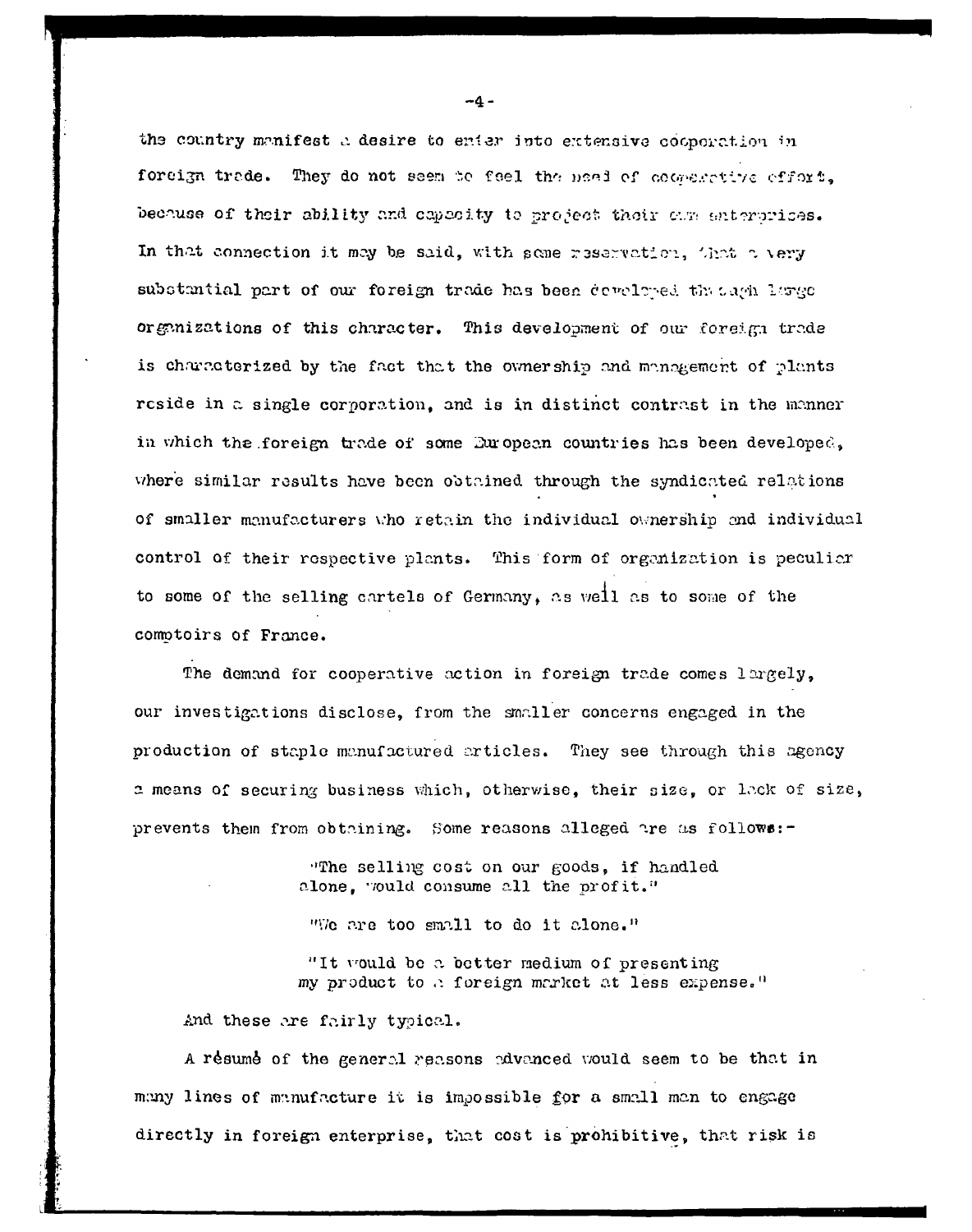too great, that warehousing and oredit facilities are individually impossible; that cooperative effort would enable such manufacturers to procure markets otherwise unavailable, and would enable other small producers to extend and increase foreign trade which they now have. Moreover, in some degree, concerted action would serve to protect them against combinations of foreign buyers.

#### The small manufacturer and stabilization in industry.

To the extent that foreign trade serves a tendency to equalize production and to sustain industrial organization during periods of local stress, it is obvious that its advantage accrues most advantageously to smaller manufacturers. Large aggregations of capital engaged in foreign markots, it is apparent, have relatively less need for such a factor in production, for they have both organizations to sustain and reserves to finance them during periods of depression. . . . The periods of domestic stress, stabilization is most needed, both in the interest of the employer and the employee. in the zone of smaller manufacturers and producers. They are less able to withstand periods of lossened demand and the first to feel the stringency.

#### Extent of the Demand and the Protection of Public Interest.

Eighty-five per cent of the thousands of replies that we have recoived from the business nen of the United States disclose a denand for permission to cooperate in foreign trade. It is of serious and great interest to note that a very substantial part of these who declare that such coonertion should not only be permitted, but should be encouraged, are counlly emphatic that this situation should develop under Federal regulation. so as to assure not only that the domestic market and the domestic consulter shall not thereby be prejudiced, but also that all American

 $-5-$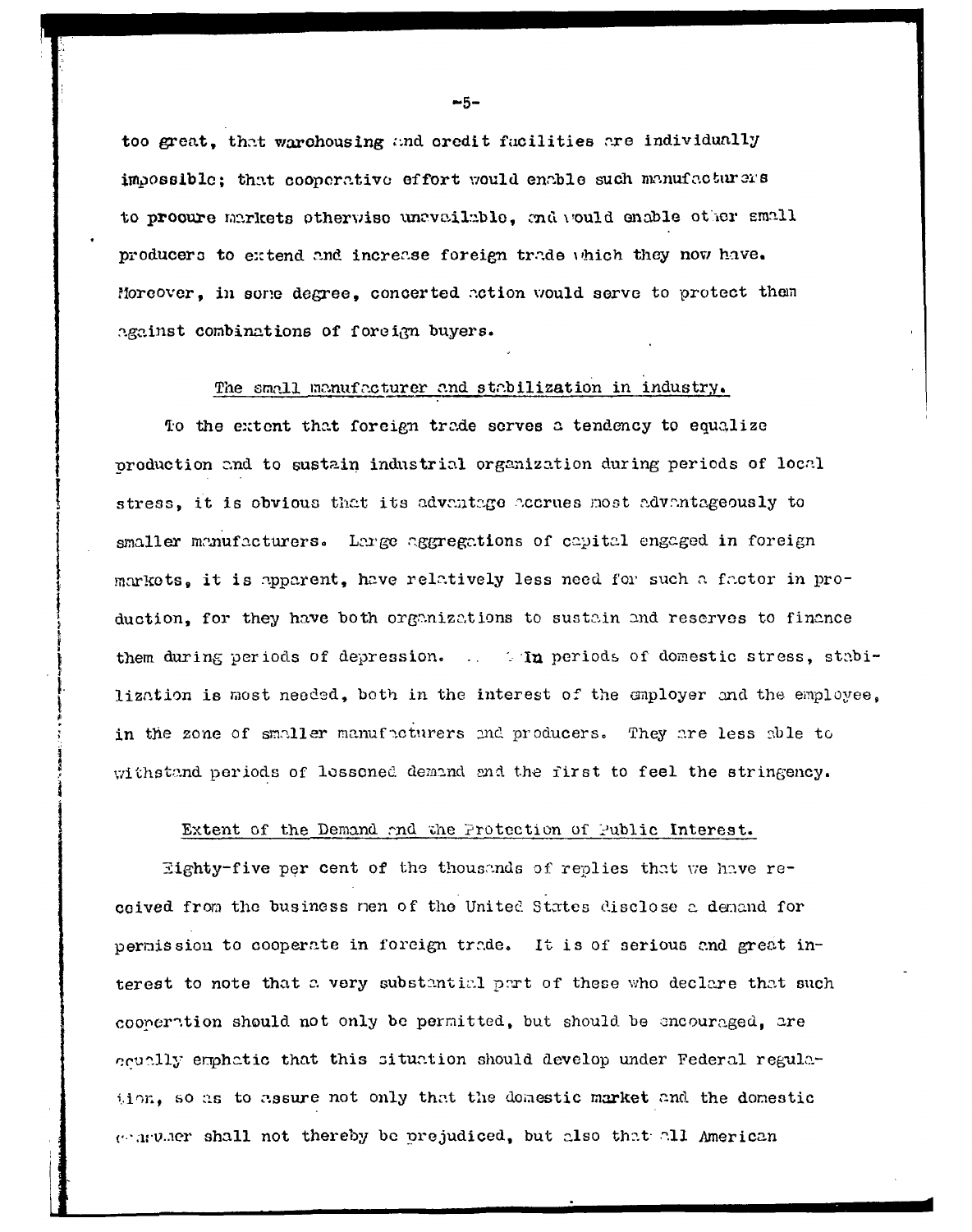namufacturers shall have fair play and equal opportunity in foreign hunipeas.

## Foreign competition in international markets.

F.qually iinortant with domestic considsrations in connection with furnian trees  $-$  perhaps even nore import nt to its successful projection  $$ is the kind and character of competition that American trade will be required to meet in foreign fields. These conditions, which our investigations disclose existed in the .orld's mukets prior to the War, will undoubtedly be intensified in the foreign trade of the future. Typical illustrations of the effectiveness and comprehensive character of foreign methods might be illuminating.

A combination of nonconpeting manufacturing plants of Great Britain, for instance), are equipped, to establish, and have established joint selling agencies, with branch offices and warehouses, and with such effective organizations that they are equipped to handle any kind of service within their lines, from the sale of a handsaw to the building of a railroad.

Much of the Oriental business of Germany is alleged to have been acquired through so-called "rings," which include representatives of every kind of industry whose goods or services might be required. The inarkets are scientifically studied and assiduously cultivated. In one of these rings, 48 different German manufacturers participated. Its or genization with the local bank and home bank connections was complete. It had -ithin its organization facilities for selling to a Chinanan a five-cent file, or for planning, financing, and completing the industrial development of an entire province, opening haibors, building railways

-6-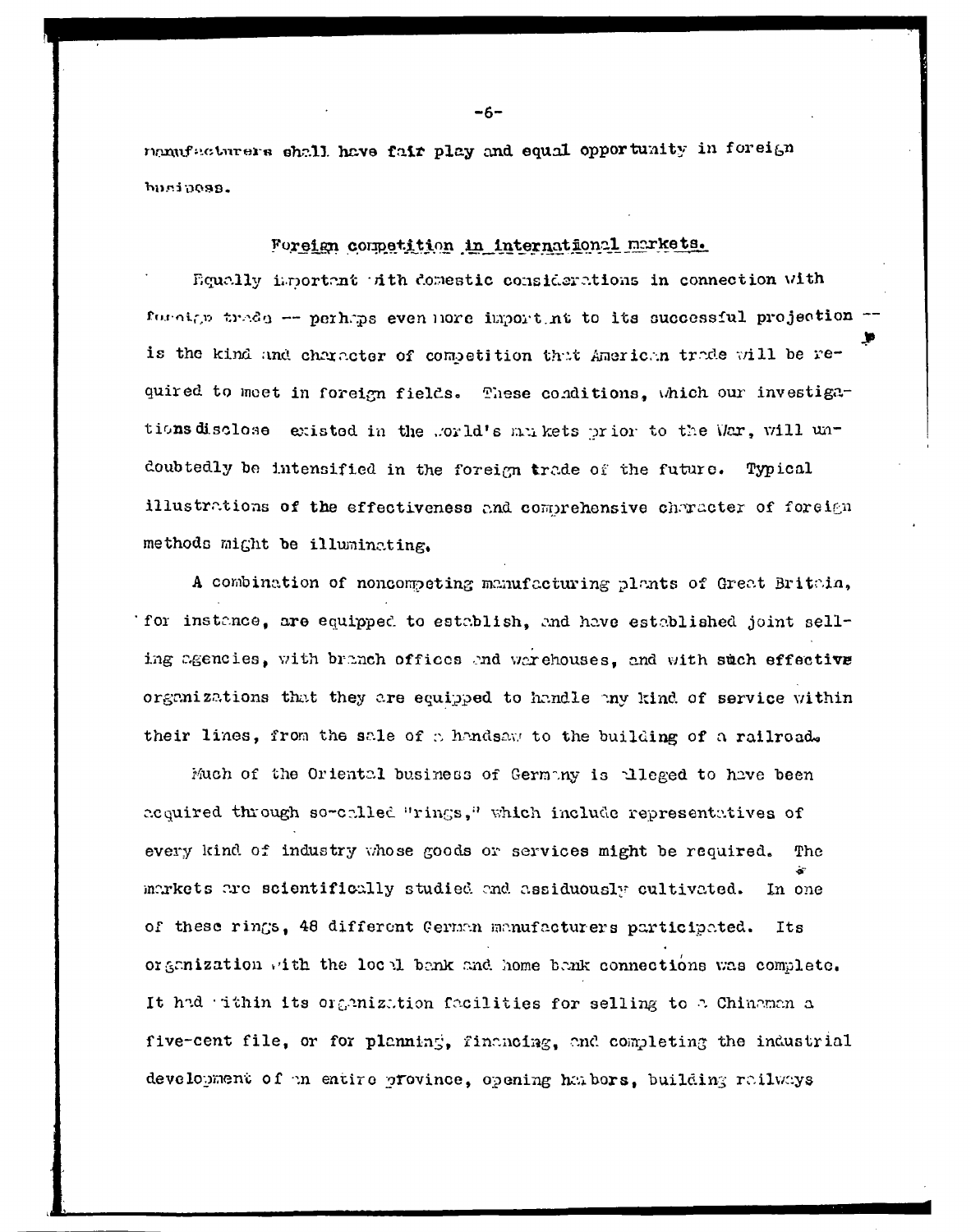and telegraph lines, sinking mines, erecting frotories, installing light and power plants, and even to clothing the people and marketing of their products.

But still more significant than these isolated instances are the suggestive activities which a survey of international commerce will disclose. Some of these facts are, briefly these  $-$ 

Prior to the War, in Germany approximately 600 cartels or manufacturing and selling syndicates, of a high degree of integration in industry and capacity, were projecting their activities into foreign markets. It is generally recognized that at the same time there were approx imately 130 international cartels of a similar character; and it may occasion surprise to know that the control of a smelting and refining plant in Colorado was owned by such a little known international organization.

At the University of Kiel there has existed, and does now exist, nn institute for the study of world trade, subsidized by the Imperial Government of Germany, and organized with a corps of highly trained economists.

In Turkey, during the last several year3, a German trade paper has been published daily in both Wrench and German.

The Imperial Government of Japan has projected its enterprise into foreign countries, vith its government monopolies of salt, canphor, and tobacco.

In Chosen, which is the new name for Korea, it is significant that there has been established an institute for the development of native Japanese chemical and industrial engineers. It is generally recognized that exporting and marketing Japanese firms threaten the complete domination of the Chinese trade.

- 7 -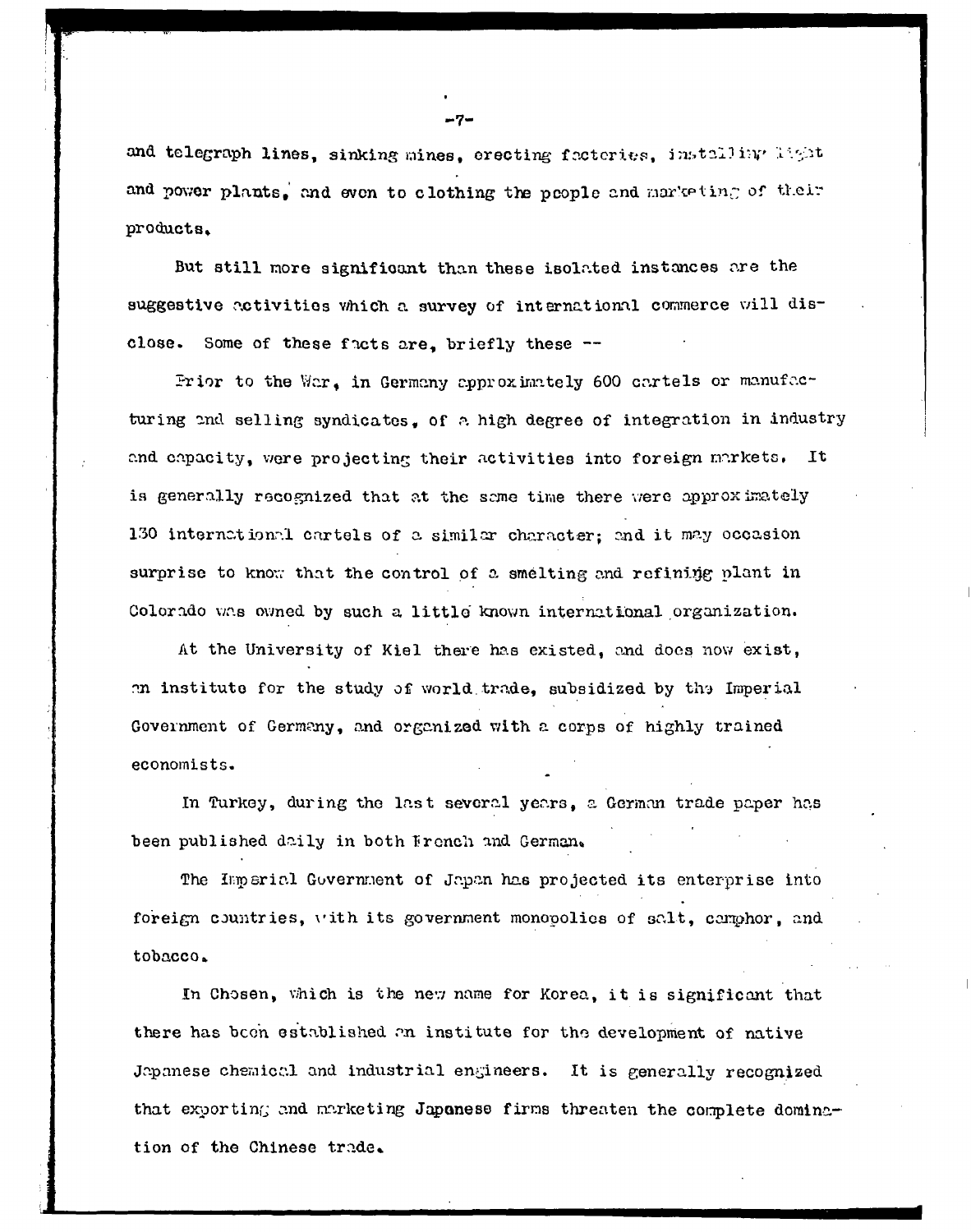These manifestations of activity in Europe and in the Orient are indicative of tho kind and charactor of competition that will be mot in foreign trado in the future.

Subsequent to the war these conditions will be emphasized and activities will bo intensified by tho spur of economic necessity in aomo of the notions of Surope.

Under conditions such as those, tho embarkation of American entcrpriso into foreign trade and the maintenance of its rightful place there, will require the strongest initiative and the highest order of business intelligence.

#### Combination in Foreign Trado and the Law.

There is much misapprehension as to the application of the antitrust laws to forcign commerce. Af course, as a matter of fact, there is no greater restriction upon American business in tho foreign fields than the law imposes as to domestic. Nor docs the law forbid cooporation in either domestic or. foreign commerce except where it amounts to a restraint of trade or a monopoly or a tendency to create a monopoly. The census taken by the Federal Trade Commission, directed to a very largo number of businoss men of all classes, discloses that tho great body of opinion in such circles is that cooperative effort in export trade is prohibited by tho law. Our investigation discloses that more than half of the men who answered our inquiry stated it as their understanding of the law that cooperative enterprise in export trade is prohibited even as to noncompeting articles — a situation whore ordinarily there would be no competition to be restrained. It is a fair statement

**i**

 $-E$ -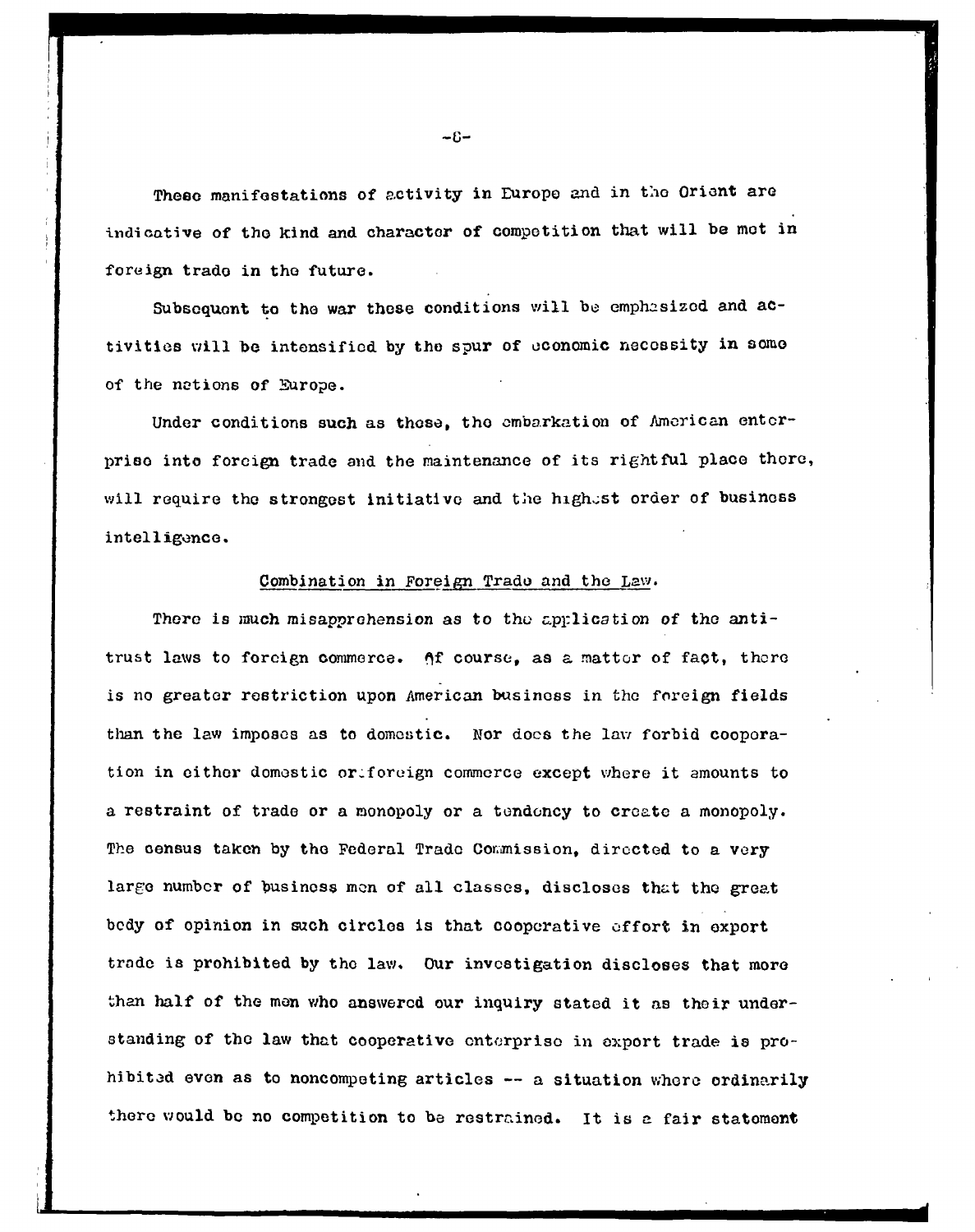of the fact that our investigations disclose that doubt as to the legality of such enterprise in the foreign fields amounted in many instances to a prohibition of any action in the foreign market. This belief is undoubtedly one of the fuctors in the situation which hinder the development of forign tr-de at this time.

It is the opinion of the Federal Trade Commission that enterprise in foraign trade should not be impeded by conditions of this kind. In tho absenoo of injury to any ,'jnoricon interest a groatcr degroo of cooperation in export trade then is allowed in domestic trade may be beneficial to the country. If this is not now permitted by law, new legislation, to that end, properly safeguarding the public interest, should be enacted.

## Basic Principles-

ţ,

This position is in entire consonance with the public policy of this nation oith reference to government's relation to industry. Competitive conditions in foreign markets are assured by the international conflict of interests. Opportunity is afforded, through cooperative effort in this field, to those who otherwise, by reason of their limitation in sizo, would be denied such opportunity.

The objection which is urged with greatest force against cooperation for foreign business is that tho combinations effected for export trade may be used to oppress competitors hero at homa and to exploit consumers in the home markot. There is plainly a serious danger here.,  $_{\text{3nd}}$  it must be met frankly and guarded against effectually. But abuses of this kind, and the possible abuse of an extension of a monopolistic into the foreign field to the disadvantage of the smaller manu-

-9-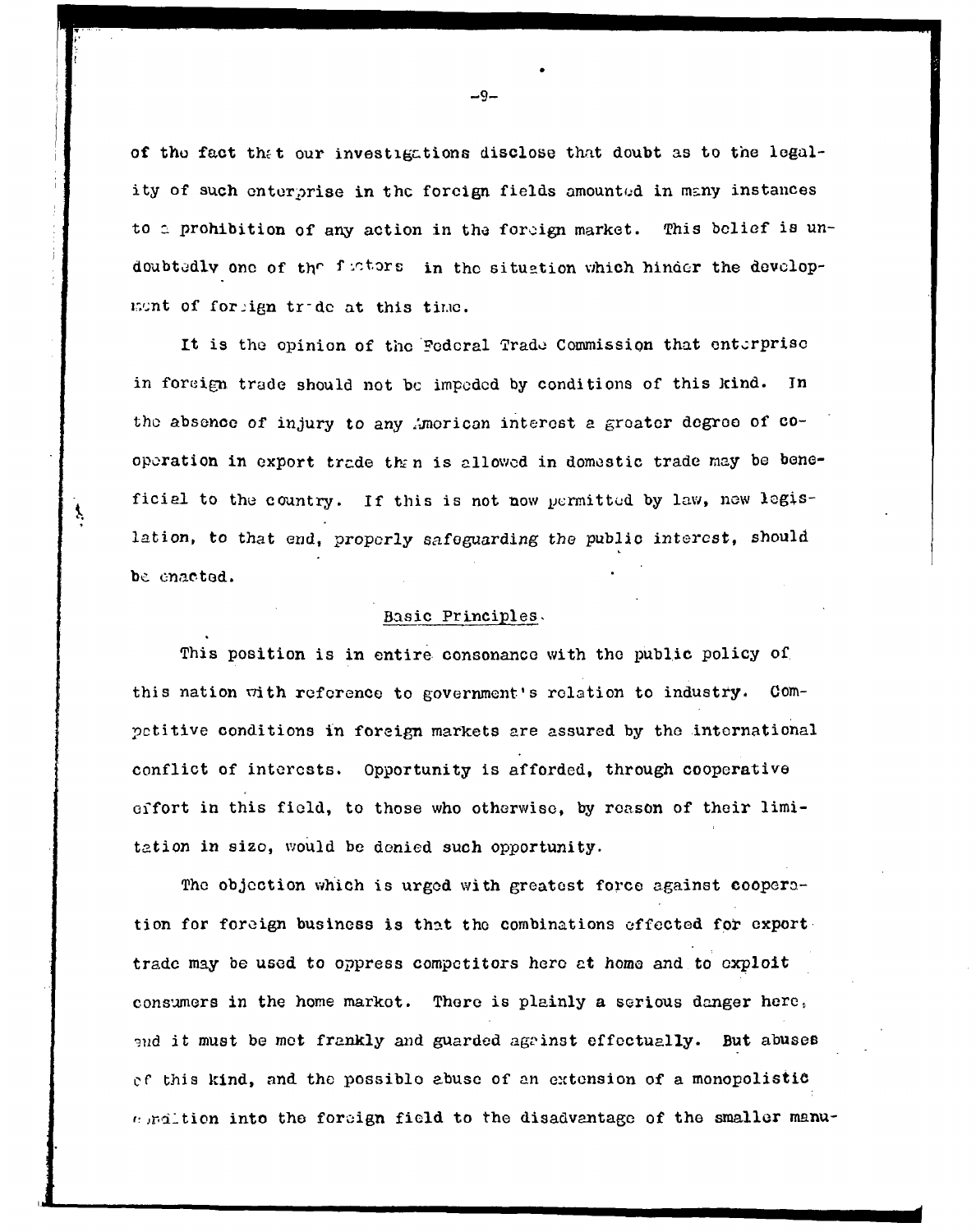facturer in such activity, can be provented, we believe, by Federal regulation. Other nations having policies similar to ours have found it possible within the law; and it is equally possible for us. It is not consonant with the spirit of our people to fail to grasp a great opportunity because of possibilities of ovil, which can be guarded a against and prevented.

# Danger to Forcign Trade not from Law but from Condi-

#### tions within Business Itself.

The danger which is most imminent to the development of our foreign trade at this moment does not lie within any limitation of law. It comes from business itself and the imminence of unprecemented domestic prospority. The conquest of the foreign market is a slow, laborious and painstaking project. The convenience of the home market, its greater demand. and the large profits of great domestic prosperity may seriously impede the development of the foreign field. The remedy for that condition lies solely with the good judgment, the farsightedness, and the longheededness of American business, which will place the wisdom of building upon a strong, socure foundation before large profits and tomporary prosperity.

## Fundamental Principles of Foreign Trade.

The same considerations of fairness which we demand in domestic conditions should be preserved in foreign fields. Cooperation in foreign trade does not contemplate doing that abroad which we hold to be improper if done hore to us. If the process of unfair dumping, or selling for the parpose of destroying competition, in this country, at a price substantially below the fair price in the country of production, is wrong,

 $-10-$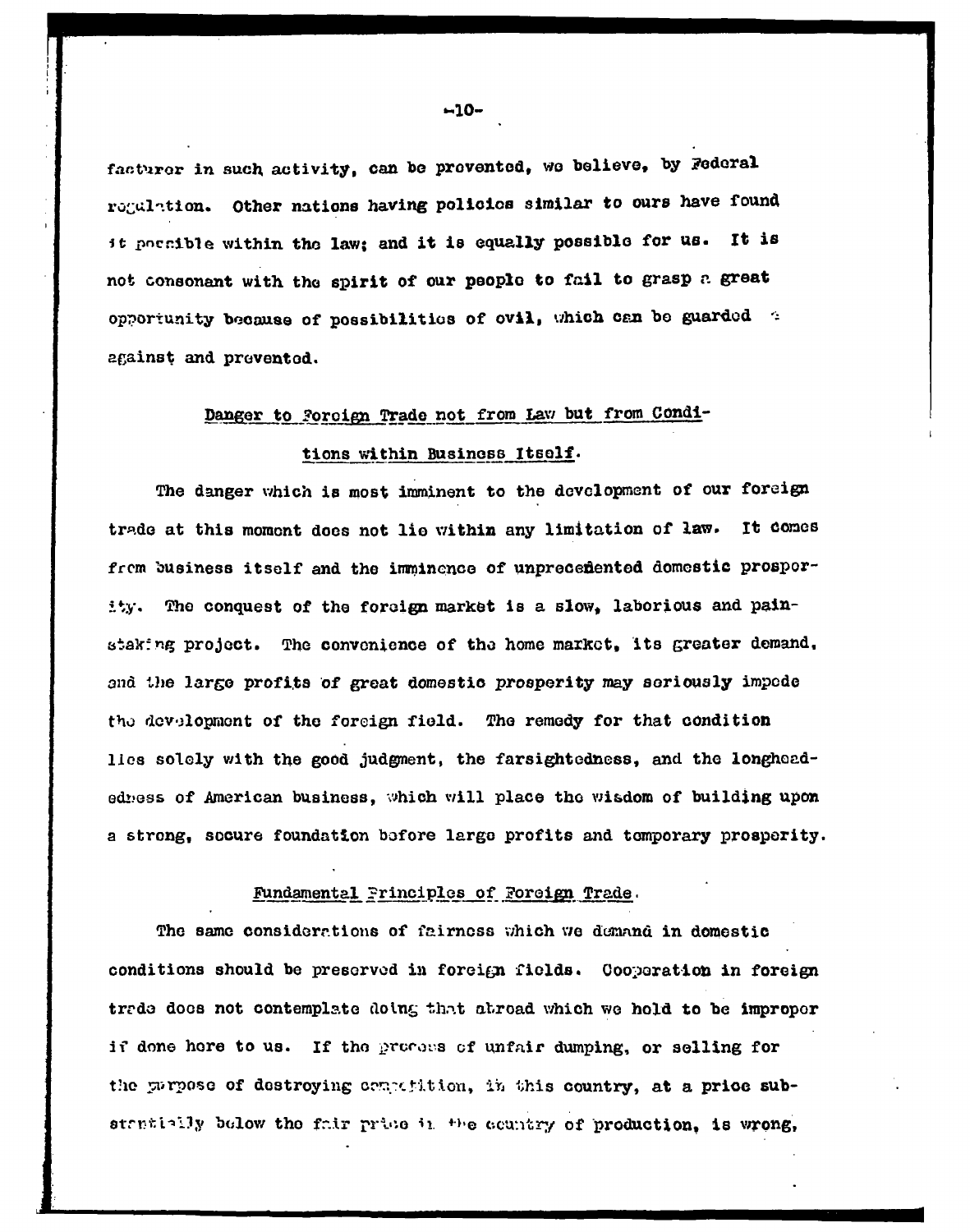and if it should be prohibited by law, the same principle applies when the show is on the other foct and trade is being projected by us into forcian fields.

#### The United States and Fair Principles of Trade.

At no time in our history has it been more incumbent upon us as a people to project into our relations with other nations, whether it be in trede or otherwise, those principles of fairness, justice and law upon which civilization is supposed to be based. Civilization is today withstruding the shock of internal assault, if civilization means the devalupment of men and peoples to the highest point of efficiency through peaceful methods. There is a conflict between two concepts of civilization. The tendency of warring nations is to substitute force for the rule of justice. Victorious Germany demands that it shall be selfsufficient as an economic unit from Belgium to Bagdad. Runciman declares that victory to the Allies must mean destruction of Germany's economic efficiency and dominance in forcign trade. To the West, an oriental nationalism proclaims the same doctrine. Such attitudes are predicated upon the power of force, and are a denial of the application of those fundamental conceptions of natural development of trade controlled and directed by large conceptions of what constitutes equity and justice, upon which civilization has been founded. Economic self-sufficiency has been generally held to exist for people, when within the sphere of their dominion all the products of the zones, from the Arctic to the Torrid, are available for their uses, and "Southward -- not westward" has been proclaimed to be the course of empire.

 $-11-$